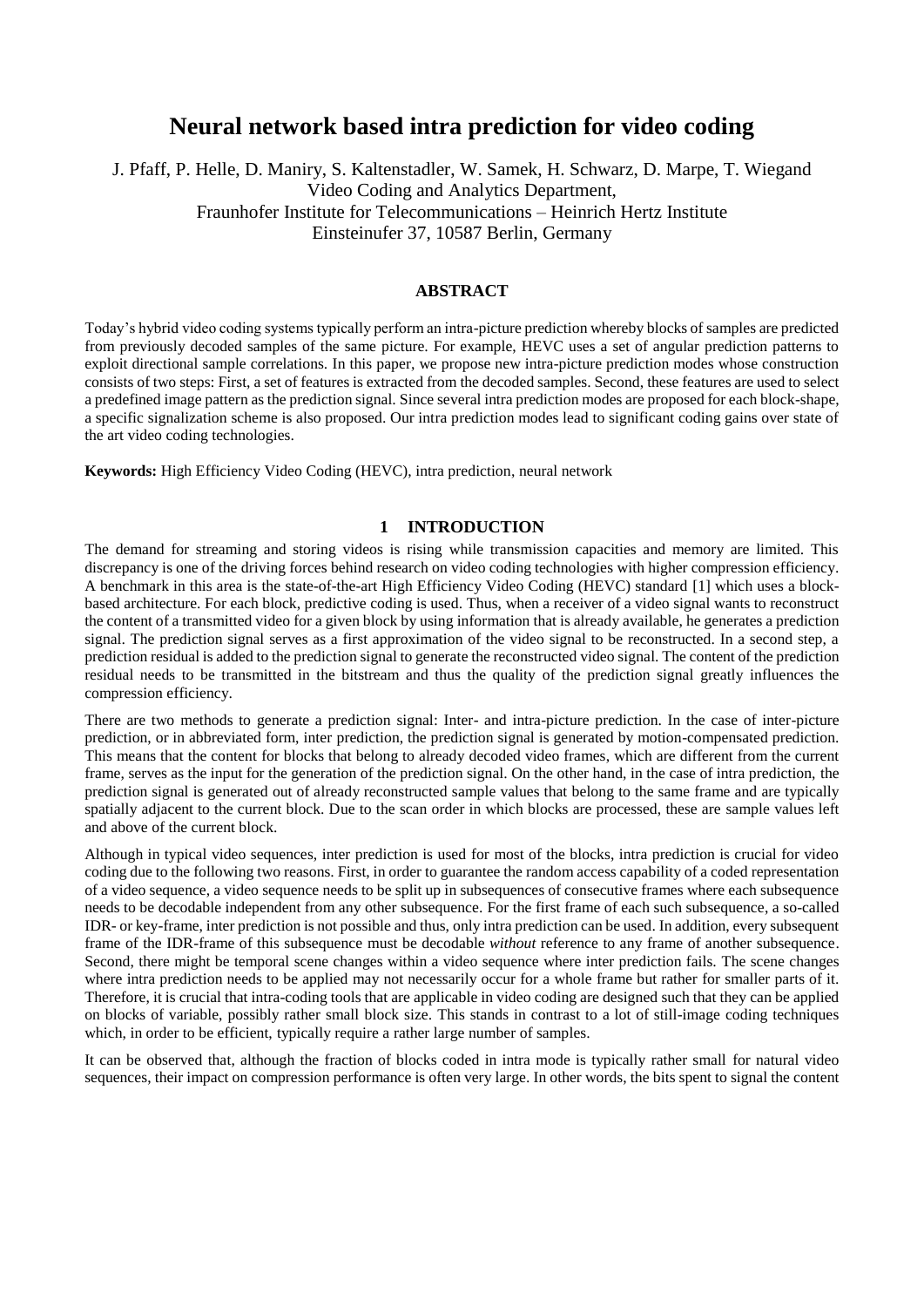of blocks of a video sequence that are coded in intra mode amount to a significant portion of the total number of bits spent to signal the whole video sequence. This is mainly due to the fact that for a lot of blocks where inter prediction is used, the prediction quality is often so good that no prediction residual is present at all. For blocks in intra prediction mode, such a phenomenon occurs rather rarely. Thus, an improvement of the intra prediction quality can typically lead to significant bitrate savings.

In the HEVC standard, the intra prediction is performed in two different ways [1], [2]. First, there are 33 angular prediction modes. These modes essentially copy the already reconstructed sample values on the line above and the column left of the block along a specific direction that is parametrized by an angular parameter. Moreover, there are the DC and the planar mode, the first generating a constant prediction signal that corresponds to the mean sample value on the adjacent samples, the second interpolating between a prediction along the horizontal and the vertical direction. These modes are relatively easy to implement and make sense for all rectangular block shapes.

In the present paper, we describe the results of a data-driven approach to generate intra prediction modes. Namely, intra prediction modes based on a neural network were trained offline and integrated into the video codec. These modes lead to a significant coding gain.

The paper is structured as follows. In section 2.1, the generation of a specific intra prediction signal by a neural network is described. In section 2.2, the signalization scheme for our intra modes, which is based on a second neural network, is outlined. In section 3, experimental results are presented. In section 4, our work is compared to a recent paper by other authors [7]. Moreover, further simplifications to be discussed elsewhere are briefly mentioned.

## **2 DESIGN OF THE INTRA PREDICTION MODES**

#### *2.1 Generation of the proposed prediction signal*

The predictions that we designed perform the following two key steps. First, a set of features is extracted from the decoded samples. Second, these features are used to select an affine linear combination of predefined image patterns as the prediction signal.



Figure 1. Prediction of MxN intra block from reconstructed samples using a neural network.

More precisely, on a given MxN block with  $M \leq 32$ ,  $N \leq 32$ , M and N integral powers of two, the generation of a proposed luma prediction signal  $pred$  is performed by processing a set of reference samples  $r$  through a neural network as follows. The reference samples  $r$  consist of K rows of size N+K above and K columns of size M left of the block, see Figure 1. The number K is set to 2 for all M and N.

The proposed neural network first extracts a vector  $ftr$  of features from the reconstructed samples  $r$  as follows. If d<sub>0</sub>=K\*(N  $+M+K$ ) denotes the number of samples of r, then r is regarded as a vector in the real vector space of dimension  $d_0$ . For fixed integral square-matrices  $A_1$  and  $A_2$  which have  $d_0$  rows resp. columns and for fixed integral bias vectors  $b_1$  and  $b_2$  of dimension  $d_0$  one first computes

$$
t_1 = \rho(A_1 \cdot r + b_1).
$$

Here,  $\cdot$  denotes the ordinary matrix-vector product. Moreover, the function  $\rho$  is an integer-approximation of the ELU function  $\rho_0$ , where the latter function is defined on a p-dimensional vector  $v$  by putting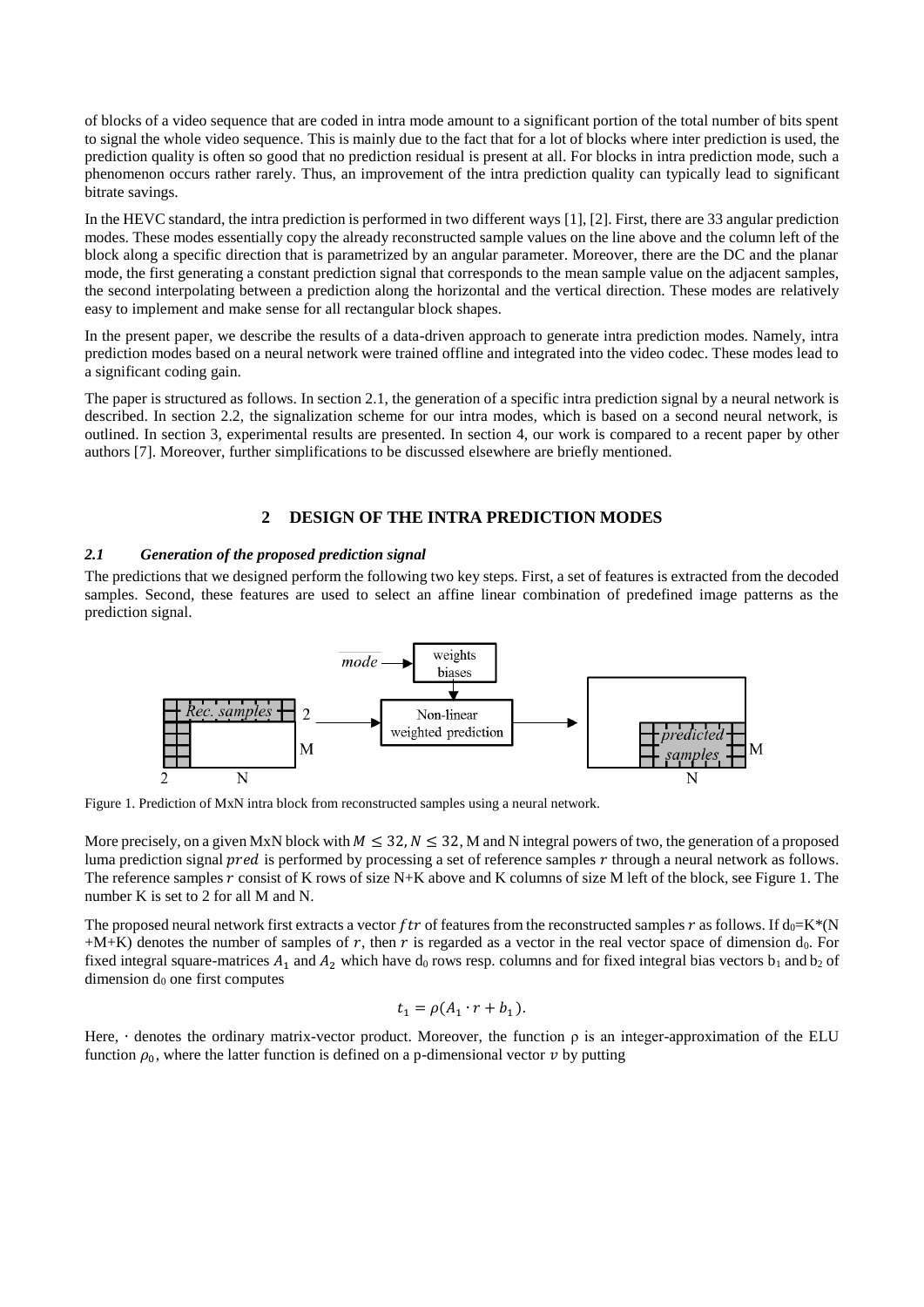$$
\rho_0(v)_i = \begin{cases} v_i, if \ v_i > 0 \\ \exp(v_i) - 1, else, \end{cases}
$$

where  $\rho_0(v)_i$  and  $v_i$  denote the i-th component of the vectors. One applies similar operations to  $t_1$  and computes

$$
t_2 = \rho(A_2 \cdot t_1 + b_2).
$$

Finally, there is a predefined integral matrix  $A_3$  with d<sub>0</sub> rows and d<sub>0</sub> columns and there is a predefined integral bias vector  $b_3$  of dimension  $d_0$  such that one computes the feature vector ftr as

$$
ftr = \rho(A_3 \cdot t_2 + b_3).
$$

Out of the feature vector  $ftr$ , the final prediction signal  $pred$  is generated using an affine linear map followed by the standard Clipping operation *Clip* that depends on the bit-depth. Thus, there is a predefined matrix  $A_{4,k}$  with M<sup>\*</sup>N rows and d<sub>0</sub> columns and a predefined bias vector  $b_{4,k}$  of dimension M\*N such that one computes

$$
pred = clip(A_{4,k} \cdot ftr + b_{4,k}).
$$

Here,  $k = predmode$  represents the prediction mode, see the next section. The above generation of the prediction signal pred is depicted at the right hand side of Figure 3 below.

Although we designed several intra prediction modes, the feature extraction, i.e. all but the last layer operations of our networks, is the same for all our proposed modes. This greatly limits the number of parameters needed, since for each block shape we only need one set of matrices  $A_1$ ,  $A_2$  and  $A_3$  and bias vectors  $b_1$ ,  $b_2$  and  $b_3$ . Also, in this way an encoder that tests several of our intra modes in a rate-distortion-based search can save computations since it needs to compute the feature vector  $ftr$  only once.

#### *2.2 Signalization of the specific proposed intra mode*

In order to capture different types of image content, we designed  $n$  different intra prediction modes, where  $n$  is set to 35 for  $max(M,N) < 32$  and to 11 else. At each block where our prediction is to be applied, exactly one of the *n* modes is to be used. Thus, we face the problem to additionally signal the specific mode, i.e., to signal an index *predmode* with  $0 \le$  $predmode < n$ .

To put the above problem in a broader context, we briefly recall how in the HEVC standard it is signaled which of the 35 HEVC intra prediction modes is used [1], [2]. Here, on a given block, out of the intra modes chosen on the neighboring, already reconstructed blocks left and above of the current block one most probable mode and two second most probable modes are extracted. Then one bin is used to signal whether the current intra prediction mode belongs to one of these three most probable modes or not. If this is the case, one or two additional bins are used to signal the most respectively the two second most probable modes. If this is not the case, the current intra prediction mode belongs to the remaining 32 modes and is signaled in a fixed length code using five bins. This method guarantees in particular that it is possible to propagate the same intra prediction mode over different blocks with very cheap signalization costs.

Unfortunately, this method of mode coding cannot be applied directly for our intra prediction modes. The reason is that, in contrast to the HEVC intra prediction modes, we cannot compare modes between different block shapes. Thus, as an alternative, we also predict the modes from the already reconstructed samples using a second neural network. Using this network, the conditional probability of each of our modes given the reconstructed samples is computed and, depending on their probability, the most probable modes are signaled with less bins than other modes in a way that is exactly parallel to the aforementioned signalization of the HEVC intra prediction modes.

We shall now describe this in more detail. One has

$$
n=3+2^k,
$$

where  $k = 3$  if max(M,N) = 32 and  $k = 5$ , else. In a first step, an index  $predldx$  with  $0 \leq predldx < n$  is signaled using the following code. First, one bin encodes whether  $predldx < 3$  or not. If  $predldx < 3$ , a second bin encodes if  $predIdx = 0$  or not, and, if  $predIdx \neq 0$ , another bin encodes whether  $predIdx$  is equal to 1 or 2. If  $predIdx \geq 3$  then the value of  $predIdx$  is signaled in the canonical way using  $k$  bins.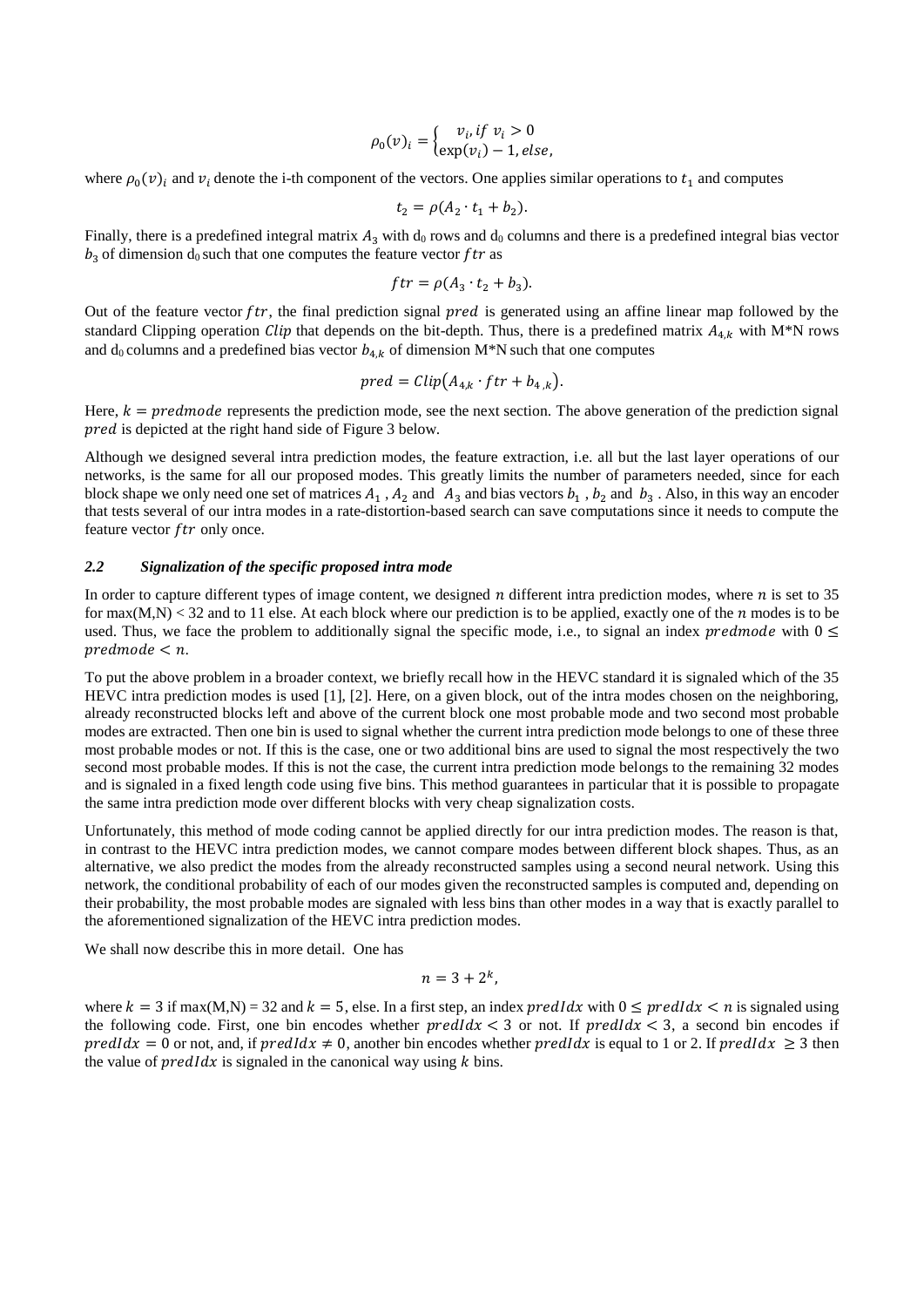

<span id="page-3-0"></span>Figure 2. Prediction of mode probabilities from reconstructed samples using a neural network.

From the index *predldx*, the actual index *predmode* that determines the mode to be used is derived using a fully connected neural network with one hidden layer that has the reconstructed samples  $r'$  on the two rows of size N+2 above and the two columns of size M left of the block as input, see [Figure 2.](#page-3-0)

The reconstructed samples  $r'$  are regarded as a vector in the real vector space of dimension  $2*(M+N+2)$ . There is a fixed square-matrix  $A_1'$  which has  $2*(M+N+2)$  rows resp. columns and there is a fixed bias vector b<sub>1</sub>′ in the real vector space of dimension  $2*(M+N+2)$  such that one computes

$$
t_1' = \rho(A_1' \cdot r' + b_1').
$$

Next, there exists a matrix  $A_2'$  which has *n* rows and  $2*(M+N+2)$  columns and there is a fixed bias vector  $b_2'$  in the real vector space of dimension n such that one computes

$$
lgt = A'_2 \cdot t'_1 + b'_2.
$$

The index predmode is now derived as being the position of the  $predldx$ -th largest component of  $lgt$ . Here, if two components  $(lgt)_k$  and  $(lgt)_l$  are equal for k $\neq$ l,  $(lgt)_k$  is regarded as larger than  $(lgt)_l$  if  $k < l$  and  $(lgt)_l$  is regarded as larger than  $(lgt)_k$ , else. The derivation of the index *predmode* proposed in this section is depicted on the left-hand side of [Figure 3](#page-3-1)[Figure 3](#page-3-1) below.

To explain the above derivation of the prediction mode, we remark that by means of the softmax-function, the  $i$ -th entry lgt<sub>i</sub> of the vector lgt is to be interpreted, up to normalization, as the logarithm of the conditional probability  $p(i|r')$  of the  $i$ -th proposed intra prediction mode given the reference samples  $r'$ . Namely, one has

$$
p(i|r') = \frac{\exp(lg t_i)}{\exp(lg t_0) + \dots + \exp(lg t_n)}
$$

Thus, the index  $predIdx$  indicates that the  $predIdx$ -th most probable mode is selected



<span id="page-3-1"></span>Figure 3. Block diagram of decoder-side reconstruction process ( $predldx$  is sent in bit stream).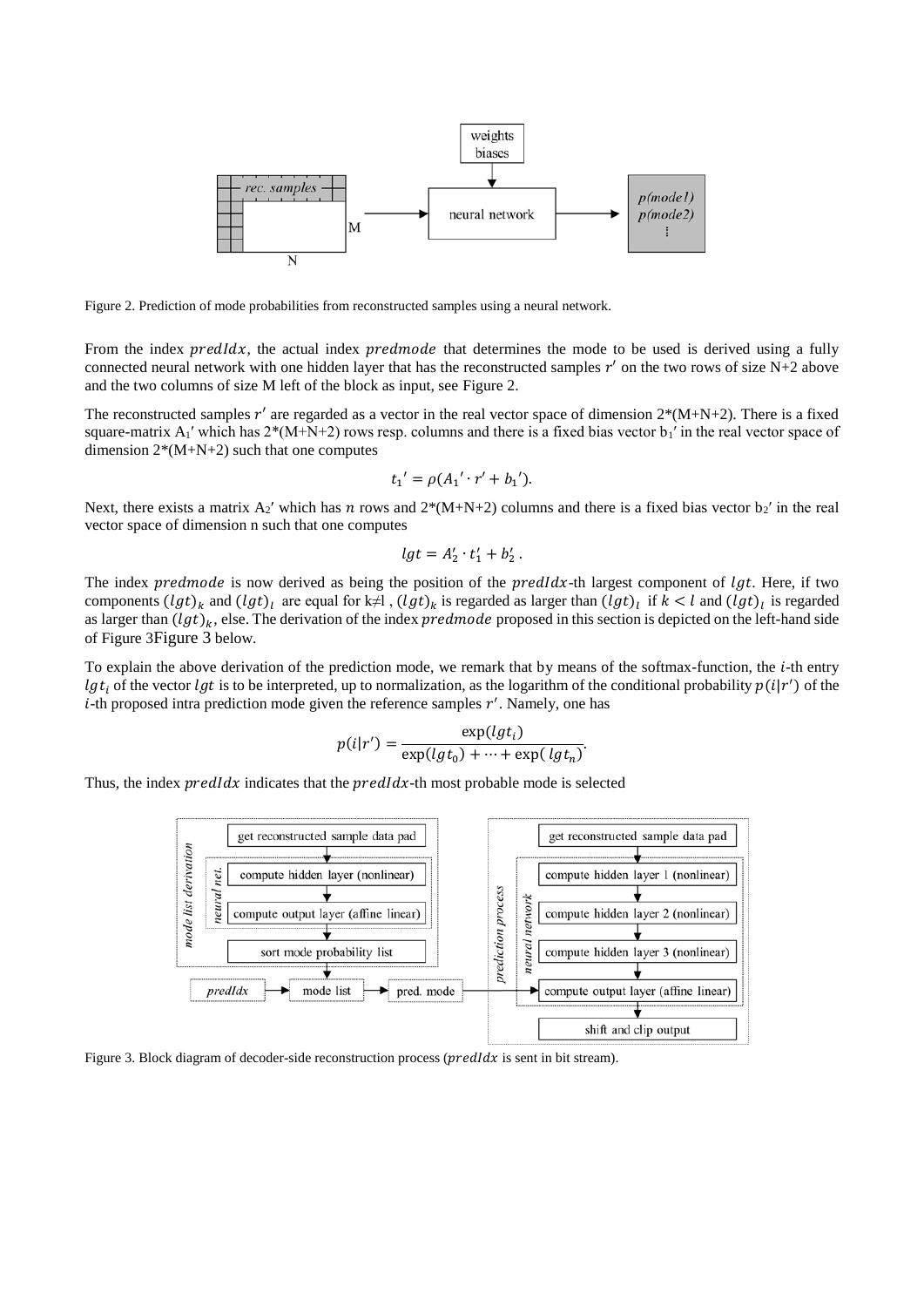We remark that one would be tempted to use the conditional probability  $p(i|r')$  directly in the entropy coding of our prediction mode by feeding it into the underlying arithmetic coding engine. However, this would result in a parsing dependency of symbols which is commonly regarded as highly undesirable since it makes impossible any error resilience: An error in computing the reconstructed samples r' could lead to an error in the estimation of the probability  $p(i|r')$  which in turn could lead to an error in parsing all symbols from the bitstream.

## **3 EXPERIMENTAL RESULTS**

The intra prediction modes described in the previous section were integrated in a software that was equivalent to the HEVC reference software anchor with the extension that it also supported non-square partitions, namely blocks of size MxN, M and N being integral powers of two with  $4 \le \min(M, N)$  and  $64 \ge \max(M, N)$ . This partitioning method, described in [5] is essentially equivalent to the QTBT-partitioning method proposed in the JEM-reference software [6].

Our prediction modes were integrated as complementary to the HEVC intra prediction modes. Thus, for each coding unit in intra mode, a flag indicating whether one of the prediction modes described in this paper is to be used or not was sent in the bitstream. If this flag was set true, the prediction signal was generated as described in section 2. Our method to generate a prediction signal was applied to the luma component only.

Five different quantization parameters (QPs) have been tested ranging from 22 to 42 and two BD-rate values have been calculated. The first BD-rate calculation employed the QPs in the set [22; 27; 32; 37] representing the high operation points, referred to as High Tier, while the BD-rate calculation using the QPs in the set [27; 32; 37; 42] represents the low operation points, referred to as Main Tier. All test sequences described in the JVET common test conditions [3] were used. Additionally, the HDR and 360° content proposed in the JVET call for proposals [4] were included.

| <b>Sequence</b>    | <b>Sequence Name</b>    | <b>Bit Rate</b> | <b>Bit Rate</b> |
|--------------------|-------------------------|-----------------|-----------------|
| Category           |                         | Savings in %    | Savings in %    |
|                    |                         | for High Tier   | for Main Tier   |
| 360° 4K            | Balboa                  | $-3,63$         | $-3,55$         |
|                    | Chairlift Ride          | $-3,46$         | $-3,59$         |
|                    | Harbor                  | $-2,79$         | $-2,58$         |
|                    | Kite File               | $-4,59$         | $-4,33$         |
|                    | Trolley                 | $-2,97$         | $-2,71$         |
| HDR <sub>4</sub> K | Cosmos                  | $-1,34$         | $-1,34$         |
|                    | Hurdles                 | $-1,14$         | $-0,25$         |
|                    | Market                  | $-1,76$         | $-1,56$         |
|                    | Show Girl               | $-4.77$         | $-4,16$         |
|                    | <b>Starting</b>         | $-1,84$         | $-1,42$         |
|                    | Day Street              | $-4,10$         | $-4,10$         |
|                    | People In Shopping      | $-4,77$         | $-4,56$         |
|                    | Center                  |                 |                 |
|                    | <b>Sunset Beach</b>     | $-2,75$         | $-2,87$         |
| Class A14K         | <b>Campfire Party</b>   | $-0,37$         | $-0,10$         |
|                    | <b>Drums</b>            | $-2,95$         | $-3,43$         |
|                    | Tango                   | $-4,53$         | $-4,72$         |
|                    | <b>Toddler Fountain</b> | $-4,43$         | $-4,26$         |
| Class A24K         | <b>Cat Robot</b>        | $-2,27$         | $-1,73$         |
|                    | Daylight Road           | $-3,02$         | $-3,46$         |
|                    | Rollercoaster           | $-3,27$         | $-3,12$         |
|                    | <b>Traffic Flow</b>     | $-3,55$         | $-3,65$         |
| Class A34K         | Food Market             | $-6,50$         | $-6,63$         |
|                    | Park Running            | $-1,74$         | $-1,95$         |

Table 1. BD-rate savings achieved by the proposed method in the AI configuration.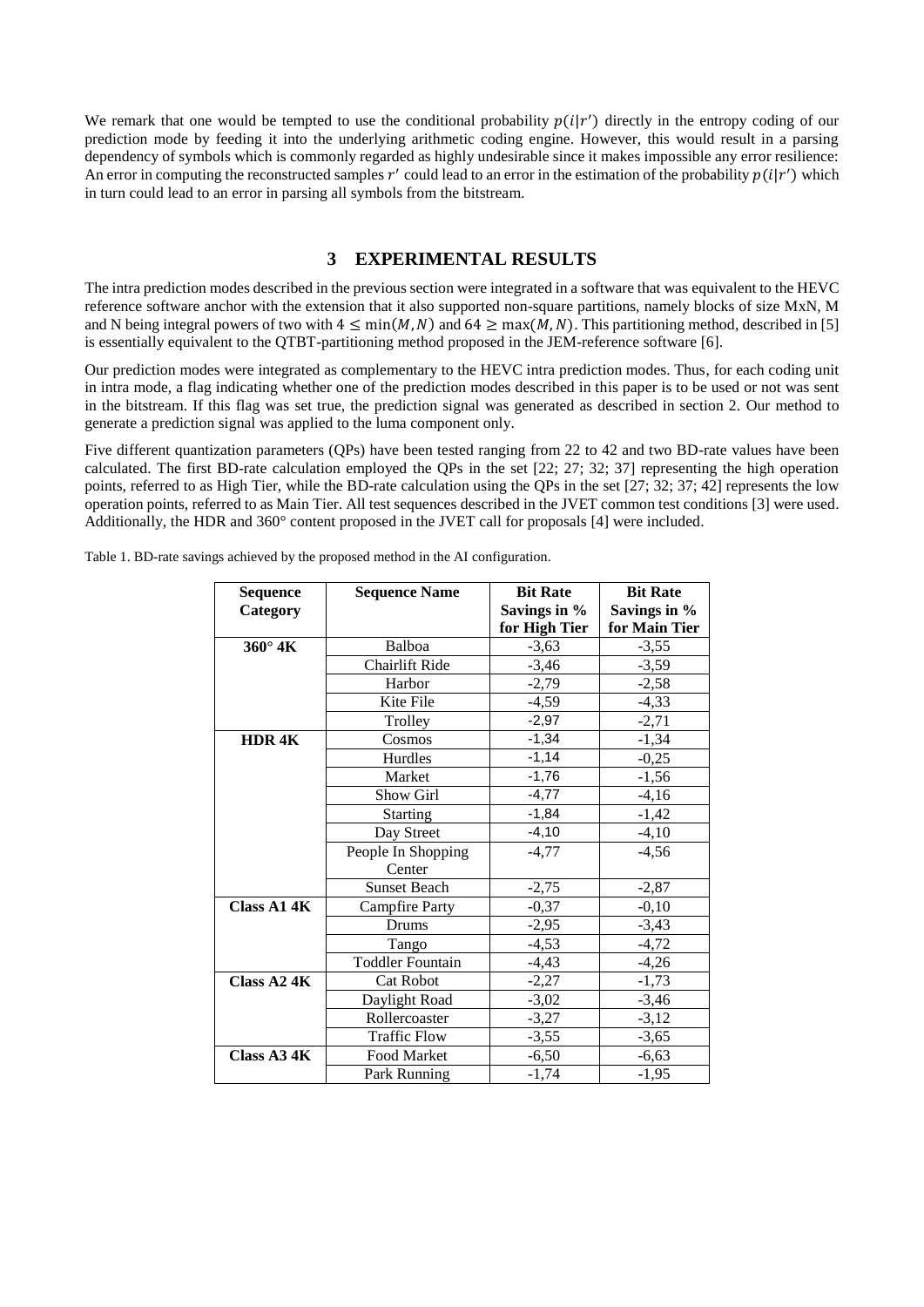| <b>Class B</b>                | Kimono                  | $-3,61$ | $-4,00$ |
|-------------------------------|-------------------------|---------|---------|
|                               | Park Scene              | $-4,33$ | $-4,50$ |
|                               | Cactus                  | $-2,70$ | $-2,44$ |
|                               | <b>Basketball Drive</b> | $-1,89$ | $-1,63$ |
|                               | <b>BO</b> Terrace       | $-2,34$ | $-2,74$ |
| <b>Class B1</b>               | <b>Ritual Dance</b>     | $-4,48$ | $-4,74$ |
|                               | <b>Market Place</b>     | $-3,82$ | $-4,10$ |
| <b>Class C</b>                | <b>Basketball Drill</b> | $-0,15$ | $-0,27$ |
|                               | <b>BQ</b> Mall          | $-2,22$ | $-2,57$ |
|                               | Party Scene             | $-1,71$ | $-1,90$ |
|                               | Race Horse              | $-2,08$ | $-2,05$ |
| <b>Class D</b>                | <b>Basketball Pass</b>  | $-1,07$ | $-0,65$ |
|                               | <b>BO</b> Square        | $-2,54$ | $-3,20$ |
|                               | <b>Blowing Bubbles</b>  | $-1,97$ | $-2,06$ |
|                               | Race Horses             | $-2,98$ | $-3,16$ |
| Class E                       | Four People             | $-4,67$ | $-4,32$ |
|                               | Johnny                  | $-3,93$ | $-3,94$ |
|                               | Kisten and Sarah        | $-4,18$ | $-4,23$ |
| Average Bit Rate Savings in % |                         | $-3,01$ | $-2,99$ |

The measured average encoding time for the High Tier configuration was 218%, the decoding time was 248%. The encoding time for the Main Tier configuration was 241%, the decoding time was 286%.

#### **4 Related work and outlook**

In the paper [7], for each of the block shapes  $4 \times 4$ ,  $8 \times 8$ ,  $16 \times 16$  and  $32 \times 32$ , one or two intra prediction modes are proposed which are also represented by fully connected neural networks with three hidden layers. While less modes (one or two modes) for each block-size are proposed in that paper, the complexity to generate a prediction signal is higher there than in the present case.

For example, for blocks of size  $32 \times 32$ , according to section 2, in the present case all three hidden layers have dimension 132, i.e. each of the matrices  $A_1$ ,  $A_2$  and  $A_3$  is a 132×132-square matrix. Moreover, for a fixed mode indexed by k, the matrix  $A_{4k}$  is a 1024× 132 matrix. On the other hand, in the paper [7], for blocks of size 32× 32, as an input 8 lines left and above the block are taken which amounts to an input size of 576. Moreover, in [7], the dimension of the hidden layers except the last one is set to 2048. Thus, the matrix  $A_1$  would be a 2048× 576 matrix. The matrices  $A_2$  and  $A_3$  would be 2048 $\times$  2048 matrices and the matrix  $A_4$  representing the last layer would be a 1024 $\times$  2048 matrix. For the lighter model presented in [7], the dimension of the hidden layers is reduced to 256. Thus, the matrix  $A_1$  would be a 256 $\times$  576 matrix, the matrices  $A_2$  and  $A_3$  would be 256× 256 matrices and the matrix  $A_4$  would be a 1024× 256 matrix.

In the present paper, we tried to limit the computational burden of each individual intra prediction mode by introducing a variety of new modes. In the training process for our modes, this implies the challenge to perform a clustering. Moreover, by introducing more modes, the signalization scheme for each mode becomes a significant problem that we tried to deal with as described in section 2.2.

However, we remark that our prediction modes become more complex the larger the blocks are. This is in particular true for the generation of the output layer, i.e., for computing the matrix vector product  $A_{4k} \cdot ftr$ . While for blocks of size 4 × 4, in the present case 20 multiplications per pixel need to be carried out to generate the output layer, for blocks of size 32 ×32, we need to carry out 132 multiplications per pixel to generate the output layer.

Thus, instead of predicting into the sample domain, in subsequent work we designed predictors that predict into the frequency domain each following a fixed sparsity pattern: For a lot of frequency components, the prediction signal is constrained to zero in that component, independent of the input. For each such frequency component, the row of the matrix  $A_{4,k}$  corresponding to that component consists only of zeros and no multiplications need to be carried out in the matrix vector product  $A_{4,k} \cdot f t$ r for that row. This simplification shall be, among other things, discussed in a subsequent paper.